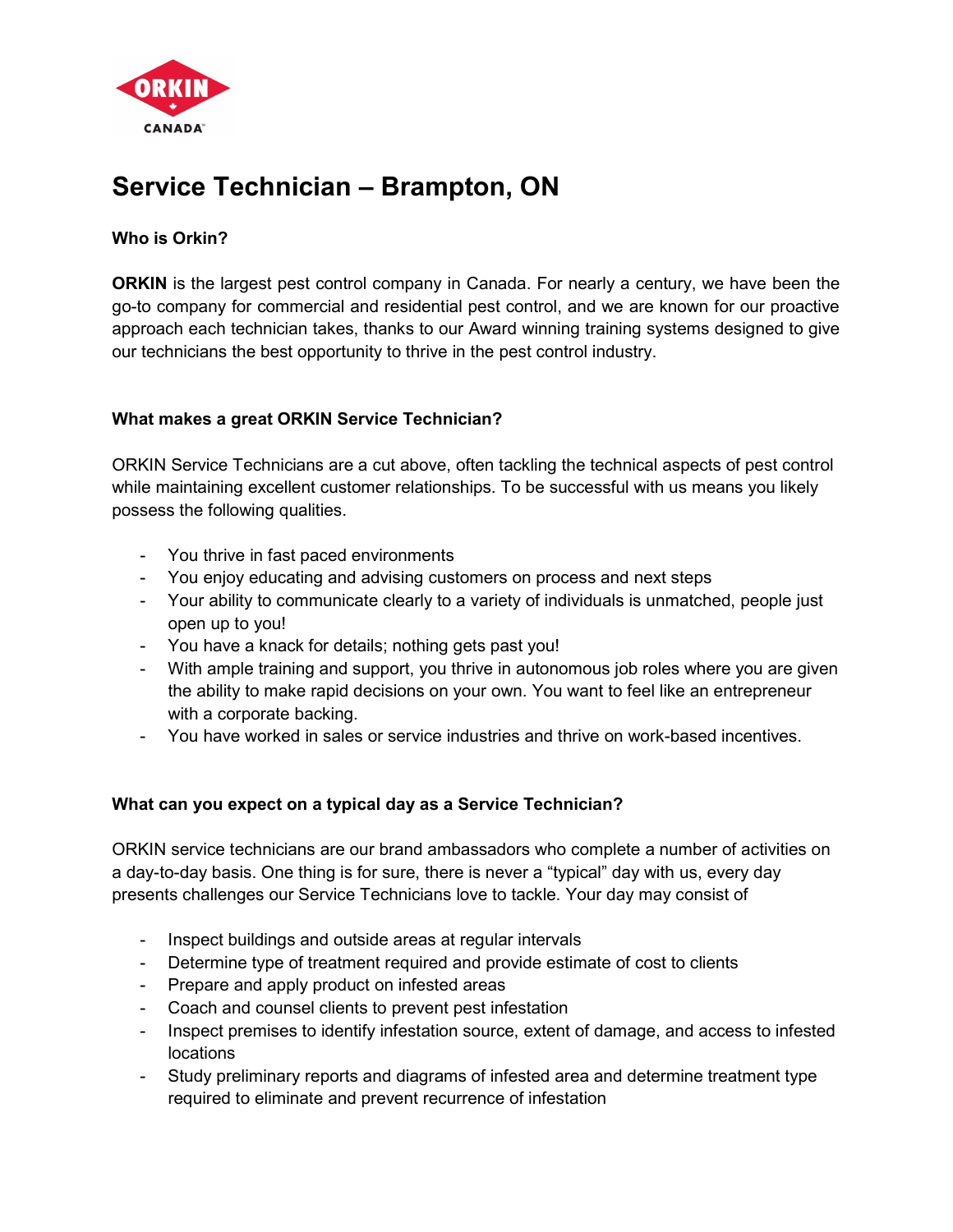

- Route growth through sales
- Perform other duties as required

### What do you need to qualify?

To be considered for the Service Technician role, we do have some requirements

- Valid Driver's License
- Clean Drivers Abstract
- Ability to utilize computers and smart device applications
- High school diploma
- Prior service and sales experience
- Prior experience in fast paced time sensitive environments
- COVID19 Vaccination

#### ORKIN Incentives, What's in it for YOU?

We hire the best and compensate our Service Technicians for achieving performance objectives

- Use of Company Vehicle, gas card, insurance, etc.
- Base + bonus Your earnings are based on your output
- Health, Dental, Vision, Life Insurance and dependent life insurance.
- Stock Purchasing Plan
- Company phone
- Pension Plan
- Dependent Education Allowance Program
- Licensing bonus bonuses for obtaining additional licenses related to Pest Control Field
- Opportunities for advancement
- Award winning training
- Referral bonuses
	- And more!

#### How to apply:

Please send your resume to Ed Bandurka (Branch Manager) at EBandurka@orkincanada.com

Orkin Canada is an equal opportunity employer and is committed to employment equity. Accommodations are available on request for candidates taking part in all aspects of the selection process.